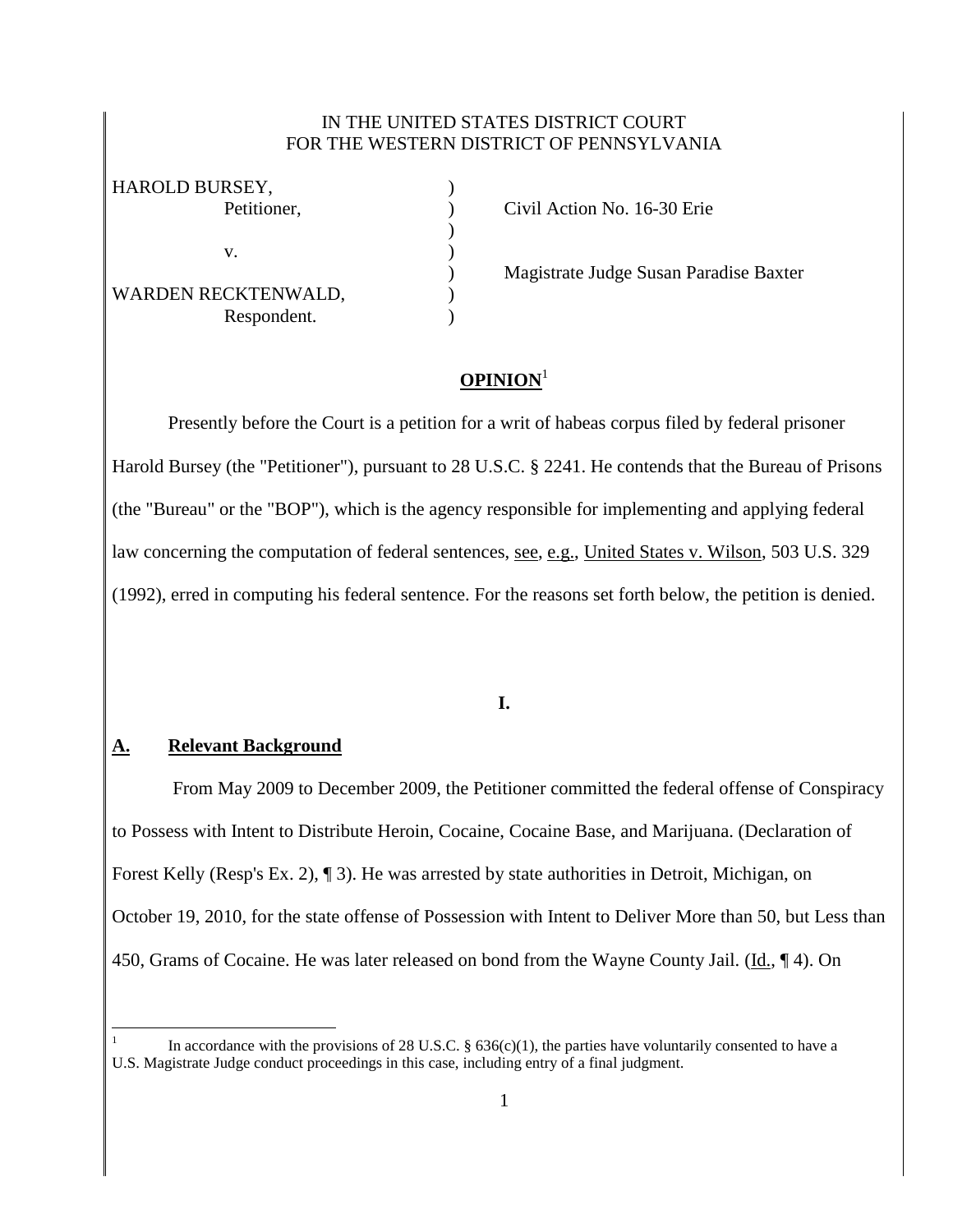November 11, 2011, he was sentenced in Wayne County, Michigan, to a term of imprisonment of from three to 20 years.<sup>2</sup> (<u>Id.</u>, ¶ 5).

At this time, the Petitioner was in the "primary custody" (sometimes referred to as "primary jurisdiction") of the State of Michigan. The "primary custody" doctrine developed to provide different sovereigns (in this case the state and the federal governments) with an orderly method by which to prosecute and incarcerate an individual who has violated each sovereign's laws. Ponzi v. Fessenden, 258 U.S. 254 (1922). See, e.g., Bowman v. Wilson, 672 F.2d 1145, 1153-54 (3d Cir. 1982); George v. Longley, 463 F.App'x 136, 138 n.4 (3d Cir. 2012) (per curiam); Elwell v. Fisher, 716 F.3d 477 ( $8<sup>th</sup>$  Cir. 2013). In relevant part, the doctrine provides that the sovereign that first arrests an individual has primary custody over him. That sovereign's claim over the individual has priority over all other sovereigns that subsequently arrest him. The sovereign with primary custody is entitled to have the individual serve a sentence it imposes before he serves a sentence imposed by any other jurisdiction, regardless of the chronological order of sentence imposition. See, e.g., Bowman, 672 F.2d at 1153-54. Primary custody remains vested in the sovereign that first arrests the individual until its sentence expires and it releases the inmate, or until it relinquishes its priority through some other act, such as granting bail, dismissing the charges, or releasing the individual on parole. See, e.g., George, 463 F.App'x at 138 n.4.

On February 6, 2012, the Petitioner was transferred to the physical custody of federal authorities pursuant to a writ of habeas corpus ad prosequendum issued by the United States District Court for the

 $\overline{a}$ 

<sup>2</sup> The state sentencing court ordered the Petitioner to begin serving this sentence on January 11, 2012. He was committed to the Michigan Department of Corrections (MDOC) on January 12, 2012. The state gave the Petitioner three days of credit for time spent in state presentence custody from October 19, 2010, through October 20, 2010; and October 21, 2011. For the purpose of applying the three days of state presentence custody to the Petitioner's state sentence, the MDOC calculated Petitioner's state term as beginning on January 8, 2012 (January 11, 2012, minus three days). This calculation resulted in a minimum date of January 7, 2015, and a maximum date of January 7, 2032. (Kelly Decl., ¶¶ 5-6).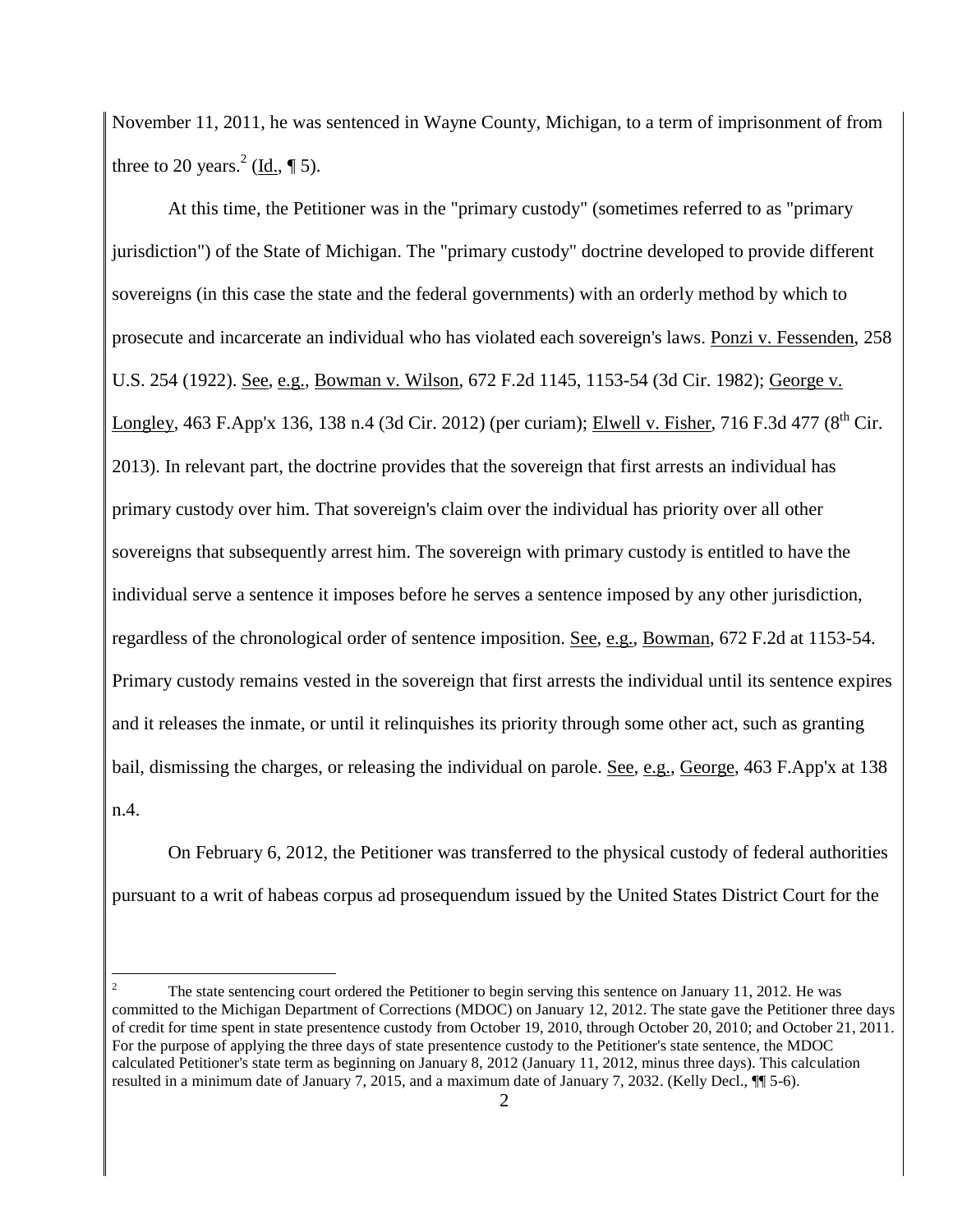Eastern District of Michigan (the "District Court"). It had issued the writ so that the Petitioner could appear in federal court for the processing of his federal criminal charges. (Kelly Decl., ¶ 7).

Although the Petitioner was temporarily transferred to the physical custody of federal authorities pursuant to the writ of habeas corpus ad prosequendum, the State of Michigan maintained primary custody over him. That is because a prisoner detained pursuant to a writ of habeas corpus ad prosequendum remains in the primary custody of the sending sovereign unless and until it relinquishes jurisdiction over him. See, e.g., Ruggiano v. Reish, 307 F.3d 121, 125 n.1 (3d Cir. 2002), superseded on other grounds by U.S.S.G. § 5G1.3(c) app. note 3(E) (2003). <u>See also Elwell</u>, 716 F.3d at 482 ("When the United States obtained physical custody of Elwell based upon the writ of habeas corpus ad prosequendum, the transfer of physical control over Elwell's custody from Iowa to the United States did not terminate Iowa's primary jurisdiction.") The receiving sovereign–in this case, the federal government–is considered simply to be "borrowing" the prisoner from the sending sovereign for the purposes of indicting, arraigning, trying, and/or sentencing him. Id.

The Petitioner subsequently pleaded guilty in the District Court to the federal offense of Conspiracy to Possess with Intent to Distribute Heroin, Cocaine, Cocaine Base, and Marijuana for a period of time spanning from May 2009 to December 2009. (Kelly Decl., Attach. 2(b), Judgment). On March 12, 2013, the District Court sentenced him to a 120-month term of imprisonment (which it later reduced to 84 months). The District Court ordered the sentence to run concurrently with the Petitioner's undischarged state sentence. (Kelly Decl., ¶ 8).

On March 13, 2013, the United States Marshals Service returned physical custody of the Petitioner to the authorities with the State of Michigan in satisfaction of the federal writ of habeas corpus ad prosequendum. (Id., ¶ 9). On January 7, 2015, the state authorities released the Petitioner to federal authorities. (Id., ¶ 10).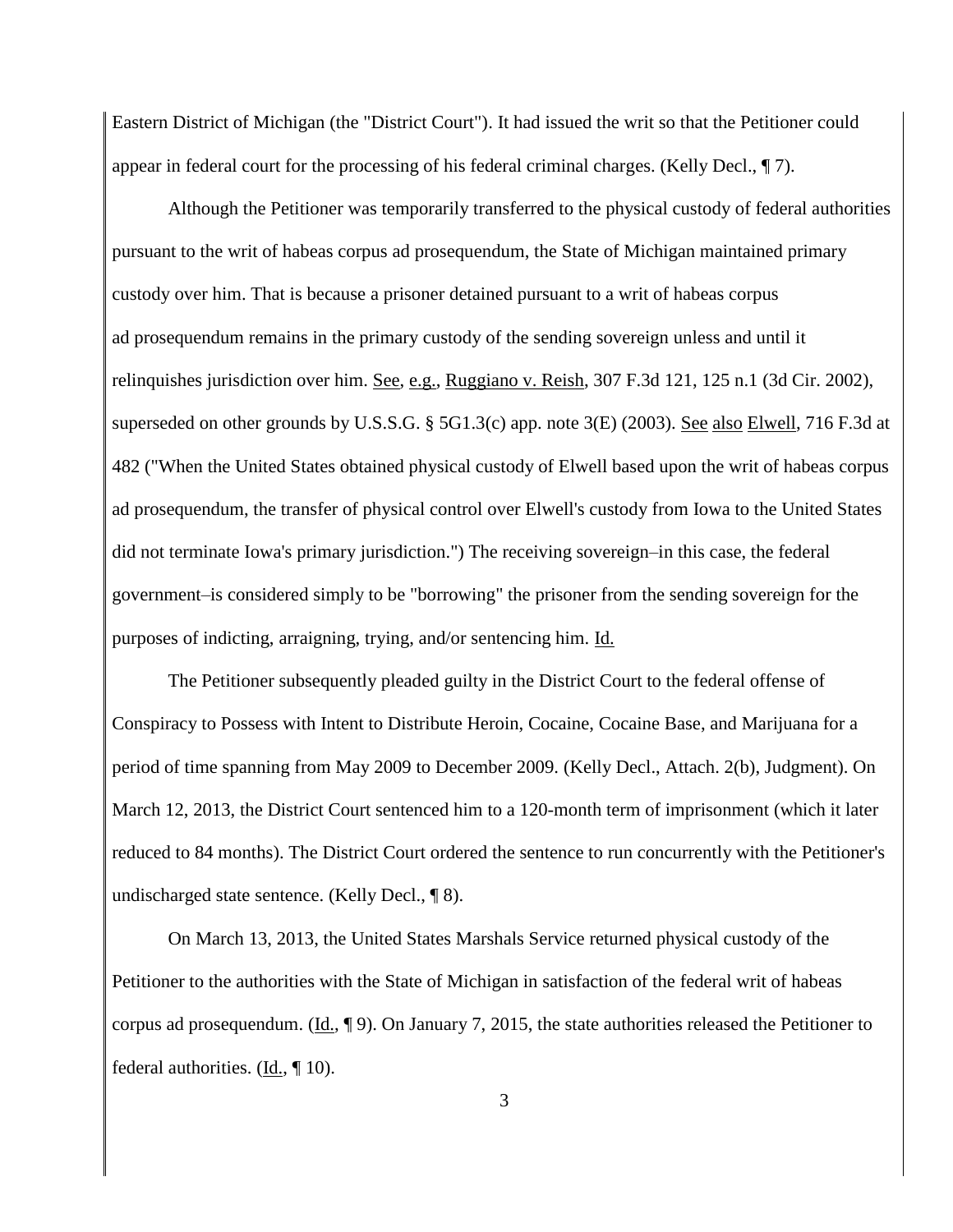The BOP computed Petitioner's federal sentence to have commenced on the date it was imposed (March 12, 2013) pursuant to 18 U.S.C. § 3585(a). It also determined that the Petitioner was entitled to one day of prior custody credit (which could also be described as pre-commencement credit) under 18 U.S.C. § 3585(b). (Id., ¶¶ 11-14 & Attach. 2(l), Public Information Inmate Data).

The Petitioner challenged the BOP's calculation of his federal sentence through the BOP's administrative remedy process. When he did not receive the relief he sought, he filed the instant petition for a writ of habeas corpus pursuant to 28 U.S.C. § 2241. (ECF No. 4). He contends that he is entitled to additional credit against his federal sentence. The Respondent filed the answer (ECF No. 13), and the Petitioner filed a reply (ECF No. 17).

#### **B. Subject Matter Jurisdiction**

"Federal courts are courts of limited jurisdiction. They possess only that power authorized by Constitution and statute[.]" Cardona v. Bledsoe, 681 F.3d 533, 535 (3d Cir. 2012) (quoting Kokkonen v. Guardian Life Ins. Co. of Am., 511 U.S. 375, 377 (1994)). 28 U.S.C. § 2241 "confers habeas jurisdiction to hear the petition of a federal prisoner who is challenging not the validity but the execution of his sentence," McGee v. Martinez, 627 F.3d 933, 935 (3d Cir. 2010), such as, for example, the way in which the BOP is computing his sentence. See, e.g., Barden, 921 F.2d at 478-79. Such petitions are filed in the federal court of the judicial district where the federal prisoner is incarcerated. Thus, this Court has jurisdiction under § 2241 to consider the Petitioner's claim that the BOP erred in computing his sentence. A federal habeas court may only extend a writ of habeas corpus to a federal inmate if he demonstrates that "[h]e is in custody in violation of the Constitution or laws of the United States[.]" 28 U.S.C. § 2241(c)(3).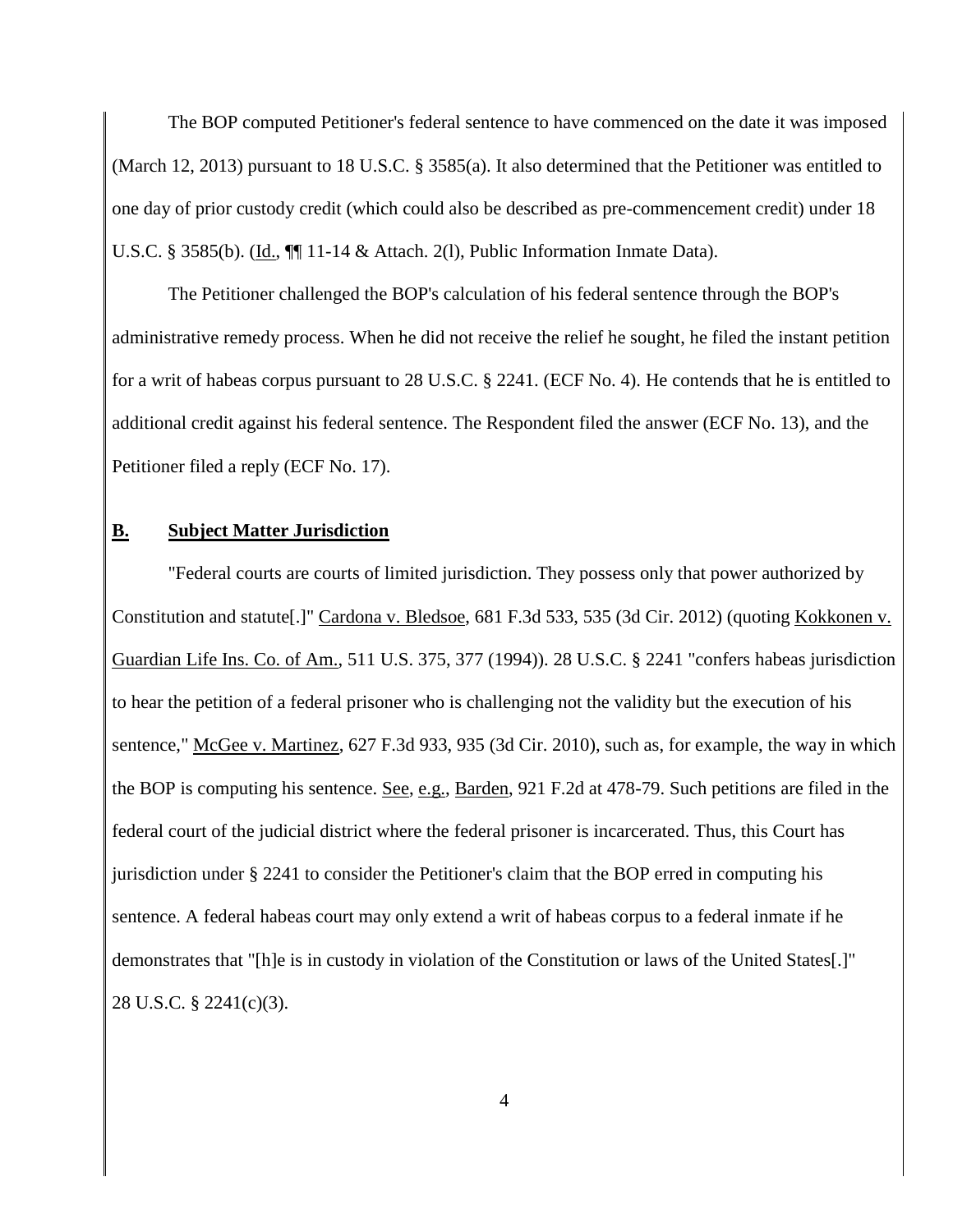# **C. Discussion**

The following federal statutes are relevant to the evaluation of the petition: 18 U.S.C. § 3585(a), which governs the date upon which a federal sentence commences; and, 18 U.S.C. § 3585(b), which governs the amount of sentencing credit that an inmate may receive for time served in official detention prior to the commencement of his federal sentence. The BOP's policies regarding sentence computation are set forth in Program Statement 5880.28, Sentence Computation Manual ("PS 5880.28"). Also relevant to this case is Program Statement 5160.05, Designation of State Institution for Service of Federal Sentence ("PS 5160.05").<sup>3</sup>

### **1. Calculation of the date upon which a federal sentence commences**

18 U.S.C. § 3585(a) governs the date a federal sentence commences. It provides:

(a) Commencement of sentence. – A sentence to a term of imprisonment commences on the date the defendant is received in custody awaiting transportation to, or arrives voluntarily to commence service of sentence at, the official detention facility at which the sentence is to be served.

18 U.S.C. § 3585(a).

 $\overline{a}$ 

The BOP, and not the federal sentencing court, determines the date upon which a federal sentence commences. See, e.g., Ruggiano, 307 F.3d at 126. The BOP will not commence a sentence earlier than the date it is imposed, even if made concurrent with a sentence already being served. PS 5880.28, Chapt. 1, Page 13 ("In no case can a federal sentence of imprisonment commence earlier than the date on which it is imposed."). See, e.g., Rashid v. Quintana, 372 F.App'x 260, 262 (3d Cir. 2010) (per curiam) ("a federal sentence cannot begin to run earlier than on the date on which it is

The BOP policies at issue in this case are not published in any federal regulation, and thus are not subject to public notice and comment before adoption. Although they are not entitled to the deference described in Chevron U.S.A. v. National Resources Defense Council, 467 U.S. 837 (1984), they are entitled to "some deference" from this Court so long as they set forth "a permissible construction of" the statutes at issue. Blood v. Bledsoe, 648 F.3d 203, 207-08 (3d Cir. 2011) (per curiam) (citing Reno v. Koray, 515 U.S. 50, 61 (1995)), cert. denied, 132 S.Ct. 1068 (2012).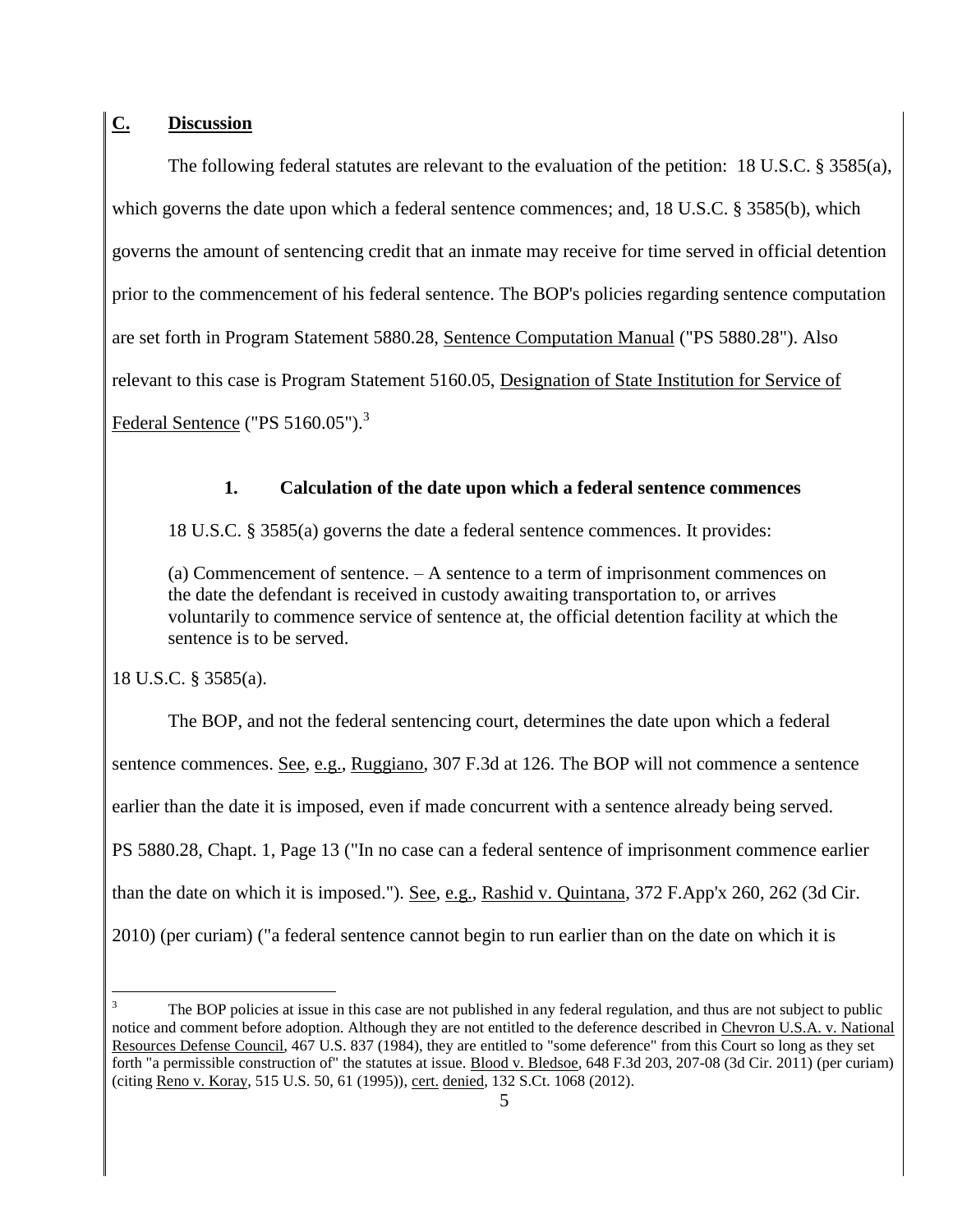imposed.") (citing Unites States v. Labeille-Soto, 163 F.3d 93, 98 (2d Cir. 1998), which stated: "We see nothing in [§ 3585(a)] to indicate that the court is permitted to order that the sentence be deemed to have commenced on an earlier date. Indeed, the determination of the precise date on which a sentence begins appears to have been intended to be a ministerial decision that depends on the timing of the defendant's arrival at the appropriate place with respect to the sentence that is to be served, and we have held that after a defendant is sentenced, it falls to the BOP, not the district judge, to determine when a sentence is deemed to commence[.]" (internal quotations and brackets omitted)).

When an inmate is only facing service of a federal sentence, the application of § 3585(a) is straightforward. The BOP will designate the inmate to a federal detention facility and it will calculate the federal sentence to have commenced on the date it was imposed. PS 5880.28, Chapt. 1, Page 12. Oftentimes, however, as in the instant case, an inmate is subject to multiple sentences, *e.g.*, at the time his federal sentence is imposed he is or will soon be subject to a state sentence. In that case, the federal and state governments must resolve where and/or in what order the inmate will serve his multiple sentences. As discussed above, at common law the "primary custody" doctrine developed to assist the sovereigns in making these determinations and to provide an orderly method by which to prosecute and incarcerate an individual that violated the law of more than one sovereign. Once again, the primary custody doctrine provides that the sovereign that first arrests an individual has primary custody over him. That sovereign's claim over the individual has priority over all other sovereigns that subsequently arrest him. The sovereign with primary custody is entitled to have the individual serve a sentence it imposes before he serves a sentence imposed by any other jurisdiction. See, e.g., Bowman, 672 F.2d at 1153-54. Primary custody remains vested in the sovereign that first arrests the individual until it relinquishes its priority by, *e.g.*, granting bail, dismissing the charges, releasing the individual to parole or at the expiration of his sentence. See, e.g., George, 463 F.App'x at 138 n.4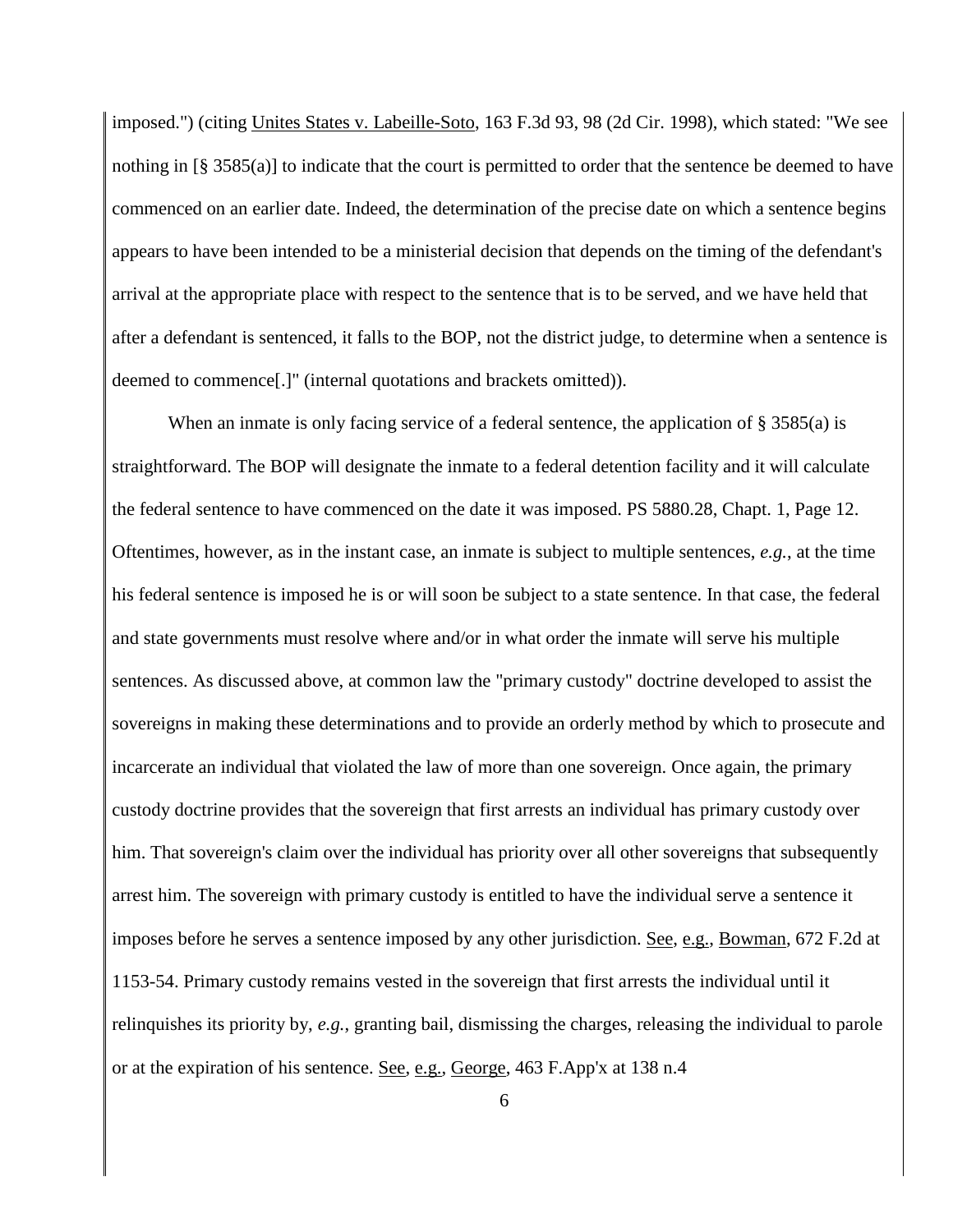The BOP has incorporated the common law primary custody doctrine into its policies, which

provide:

- 1. If the federal government has primary custody of an inmate on the date his federal sentence is imposed, it is entitled to have that inmate serve his federal sentence upon imposition. In such a case, the BOP will designate the inmate to a federal detention facility for service of the federal sentence and will calculate that sentence to have commenced on the date the federal sentencing court imposed it, even if at that same time the inmate is serving a concurrent state sentence. PS 5880.28, Chapt. 1, Pages 12-13.
- 2. If the inmate is in the primary custody of the state and the federal sentencing court orders that he serve his federal sentence *concurrent* with any state sentence, the BOP will return physical custody of the inmate to the state, designate the state facility as the initial place of service of the federal sentence pursuant to its authority under 18 U.S.C. § 3621(b), and calculate his federal sentence to have commenced on the date the federal court imposed it. PS 5880.28, Chapt. 1, Page 13, 32A-33; PS 5160.05, Pages 2-12.
- 3. If an inmate is in the primary custody of the state when his federal sentence is imposed and if his federal sentence is *consecutive* to any state sentence, the inmate will be returned to the state after federal sentencing. The BOP will commence the inmate's federal sentence under § 3585(a) when the state relinquishes its priority and releases him to federal custody. PS 5880.28, Chapt. 1, Pages 12-13, 31-33; see also PS 5160.05, Pages 2-12.

The second scenario is what occurred in the Petitioner's case. He was in the primary custody of

the State of Michigan on the date his federal sentence was imposed. Because the federal court directed

that the Petitioner's federal sentence be served concurrent with his state sentence, the BOP, in

accordance with its policies and procedures, designated the state facility where the Petitioner was

serving his state sentences as the official detention facility at which he commenced service of his federal

sentence. As a result, it was able to compute his federal sentence to have commenced on

March 12, 2013–the date the federal court imposed it. PS 5880.28, Chapt. 1, Page 13, 32A-33;

PS 5160.05, Pages 2-12. *The BOP thus commenced the Petitioner's sentence on the earliest date that it* 

*could commence.*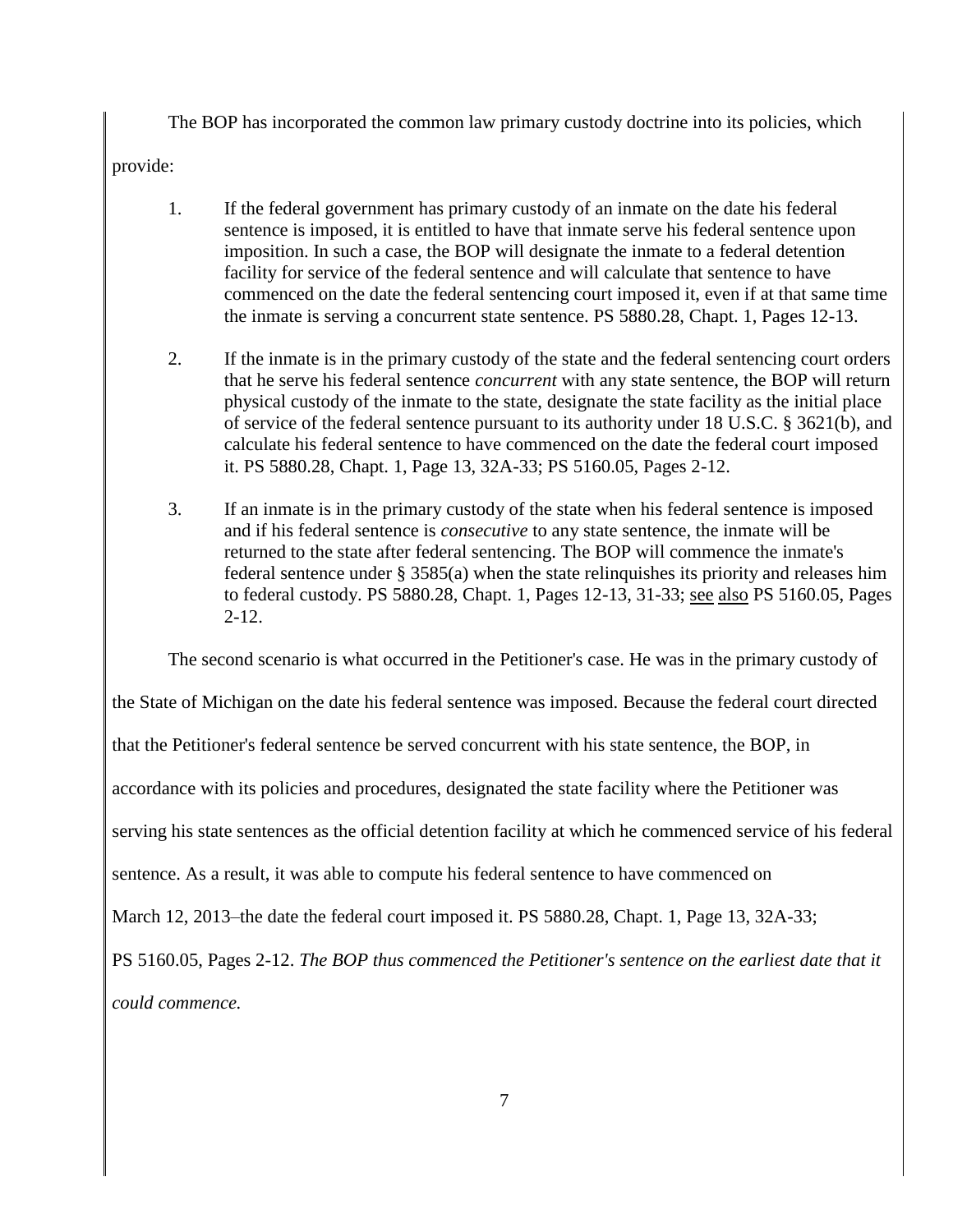#### **2. Calculation of prior custody credit under § 3585(b)**

Section 3585(b) governs the amount of credit an inmate is entitled to receive for time served in

official detention prior to the commencement of his federal sentence. It provides:

A defendant shall be given credit toward the service of a term of imprisonment for any time he has spent in official detention prior to the date the sentence commences –

- (1) as a result of the offense for which the sentence was imposed; or
- (2) as a result of any other charge for which the defendant was arrested after the commission of the offense for which the sentence was imposed;

*That has not been credited against another sentence.* 

(Emphasis added).

The intent of the last clause of § 3585(b) is to prohibit double sentencing credit situations.

Wilson, 503 U.S. at 337 (explaining that with the enactment of § 3585(b), "Congress made it clear that a defendant could not receive a double credit for his detention time.") The BOP may not grant prior custody credit under § 3585(b) for time that has been credited against another sentence. See, e.g., Vega v. United States, 493 F.3d 310, 314 (3d Cir. 2007).

The BOP has determined that Petitioner is entitled to one day of jail credit for the time that he spent in official detention on June 8, 2011, and that he is not entitled to any addition credit under § 3585(b) because all of the other time that he served during the relevant time period was credited against his state sentence. (Kelly Decl.,  $\P$  12-14 & Attach. 2(1), Public Information Inmate Data). Thus, the BOP is statutorily precluded from granting the Petitioner any additional credit under § 3585(b) for time he spent in official detention prior to March 12, 2013 (the date his federal sentence commenced). Rios, 201 F.3d at 271-76; Vega, 493 F.3d at 314 (the BOP did not err when it disallowed credit under § 3585(b) because the time at issue had been credited against the petitioner's state sentence).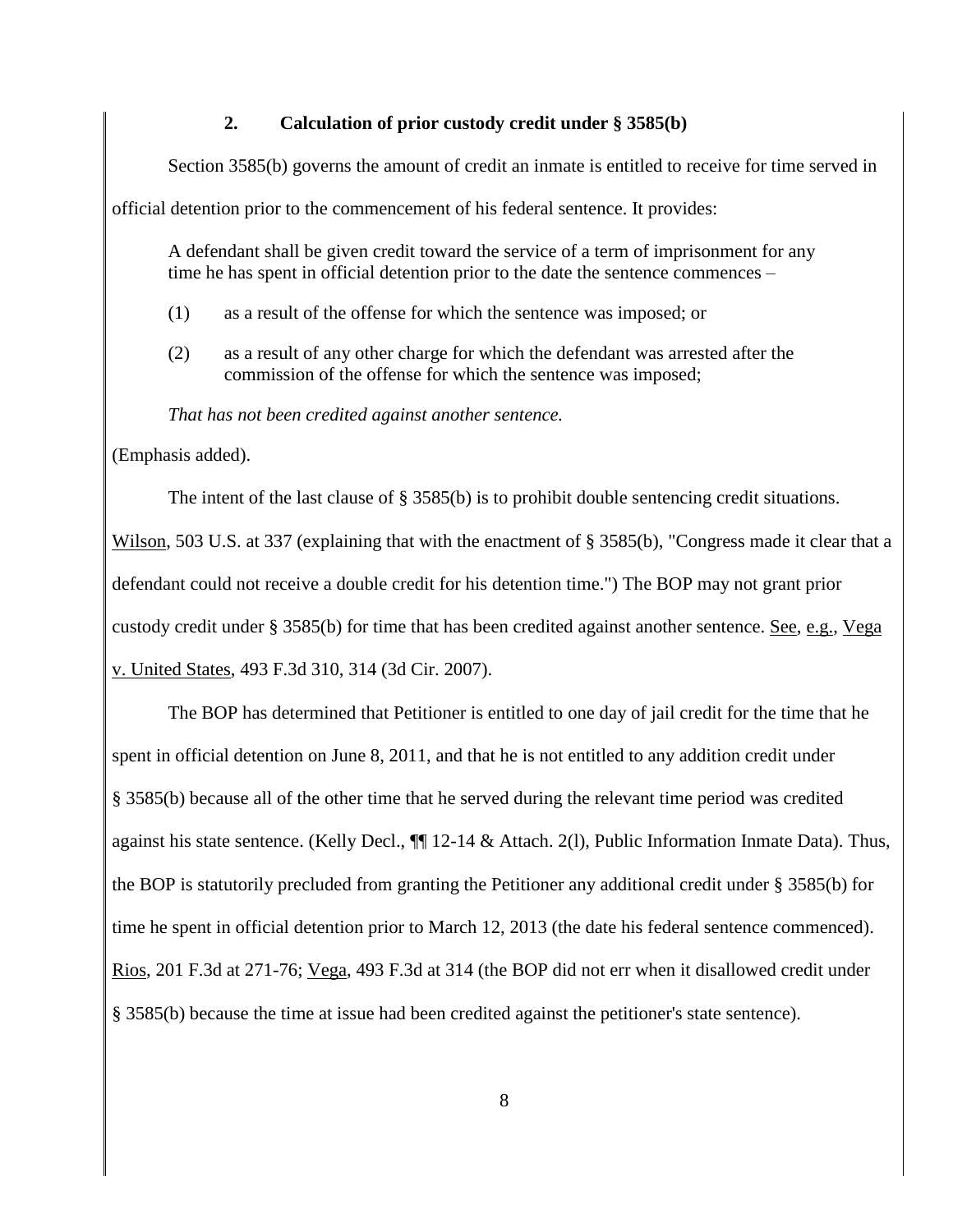Based upon all of the foregoing, the Petitioner has not demonstrated that he is entitled to a writ of habeas corpus and, therefore, his petition is denied.<sup>4</sup>

An appropriate Order is attached.

/s/ Susan Paradise Baxter Dated: June 8, 2017 SUSAN PARADISE BAXTER United States Magistrate Judge

 $\frac{1}{4}$ Section 102 of the Antiterrorism and Effective Death Penalty Act (28 U.S.C. § 2253 (as amended)) codified standards governing the issuance of a certificate of appealability for appellate review of a district court's disposition of a habeas petition. Federal prisoner appeals from the denial of a § 2241 habeas corpus proceeding are not governed by the certificate of appealability requirement. United States v. Cepero, 224 F.3d 256, 264-65 (3d Cir. 2000) (en banc), abrogated on other grounds by Gonzalez v. Thaler, 132 S.Ct. 641 (2012); 28 U.S.C. § 2253(c)(1)(B).